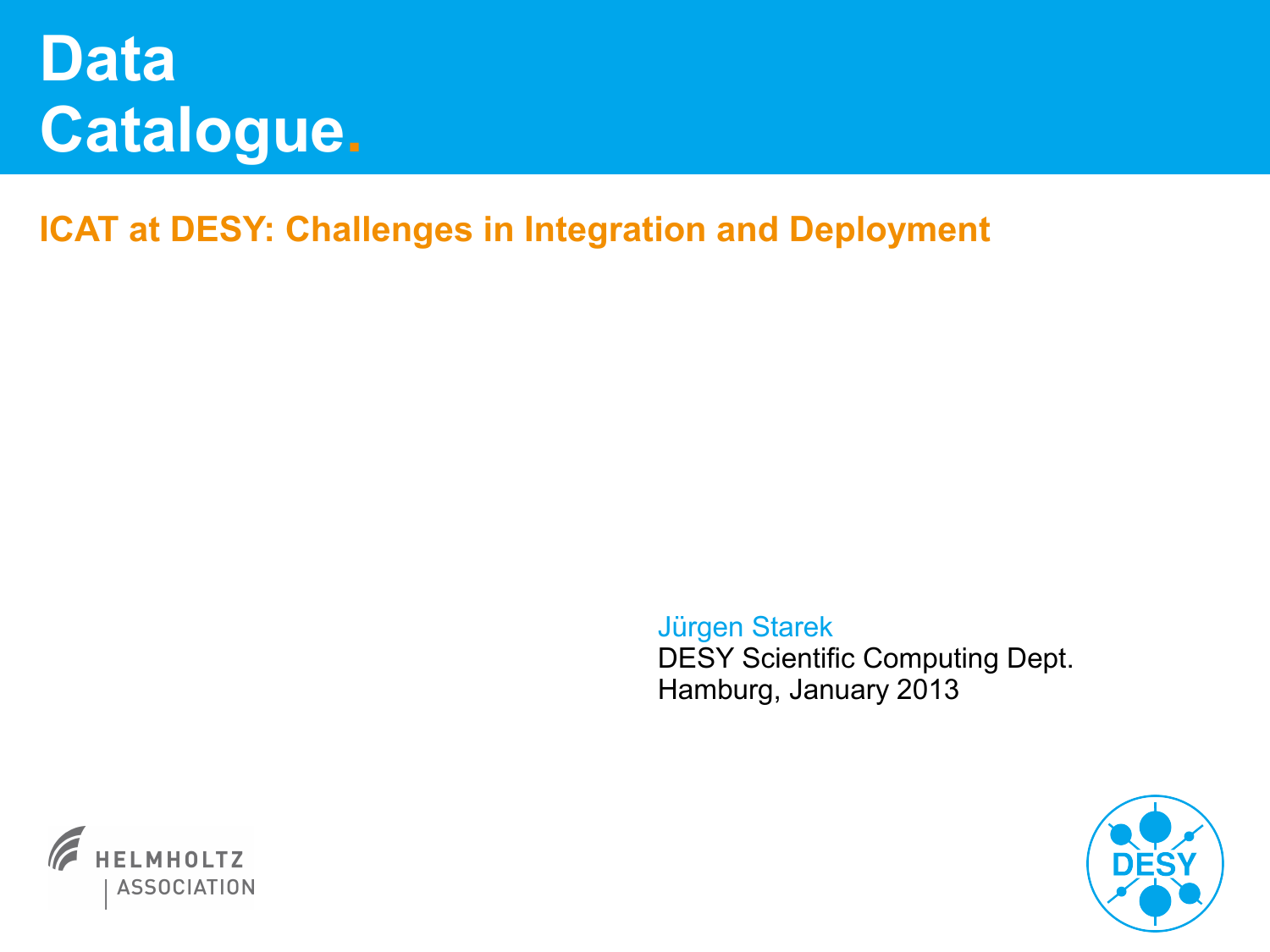## **Data Sources**

#### DESY Photon Science sources

- Petra III
- CFEL
- Flash

#### > Currently approximately 1.8 PB

- 300 TB on disk, remainder on tape
- dedicated dCache instance (see [www.dcache.org](http://www.dcache.org/))
- Many tar'ed small files, little to no Nexus containers
- > 67 TB already available in internal catalogue (Gamma Portal)
- > Expected data input from Petra III:
	- $\bullet$  O(500) TB per year
	- O(3000) beamtimes per year

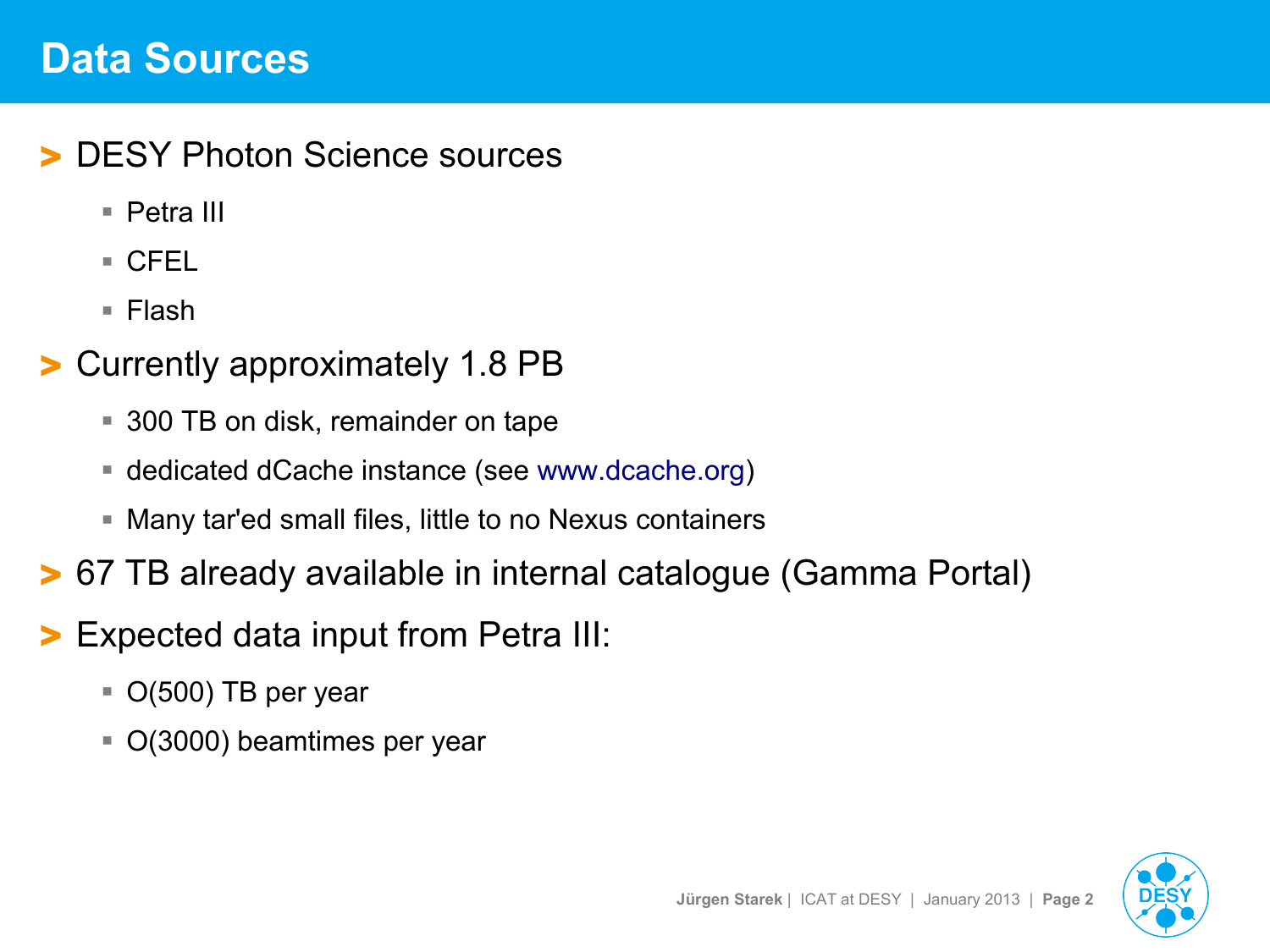## **Current data flow management work with Petra III**

## > Data access for participants > Data access for participants

- **Gamma-Portal Gamma-Portal**
- dCache, Oracle, APEX dCache, Oracle, APEX
- internal catalogue internal catalogue
- $\blacksquare$  staging as well as downloading

## > Data access for the public > Data access for the public

- **ICAT ICAT**
- dCache, Oracle, J2EE dCache, Oracle, J2EE
- public downloads public downloads
- federated catalogue federated catalogue

## > Cross-workflow problems > Cross-workflow problems

- Authentication and authorisation of guest researchers Authentication and authorisation of guest researchers
- Mapping guest researchers in DOOR and Registry (internal WUO systems) Mapping guest researchers in DOOR and Registry (internal WUO systems)
- ACLs and POSIX-rights in the backend file system ACLs and POSIX-rights in the backend file system
- Access rights to analysis machines Access rights to analysis machines

> Supporting the migration to Nexus/HDF5

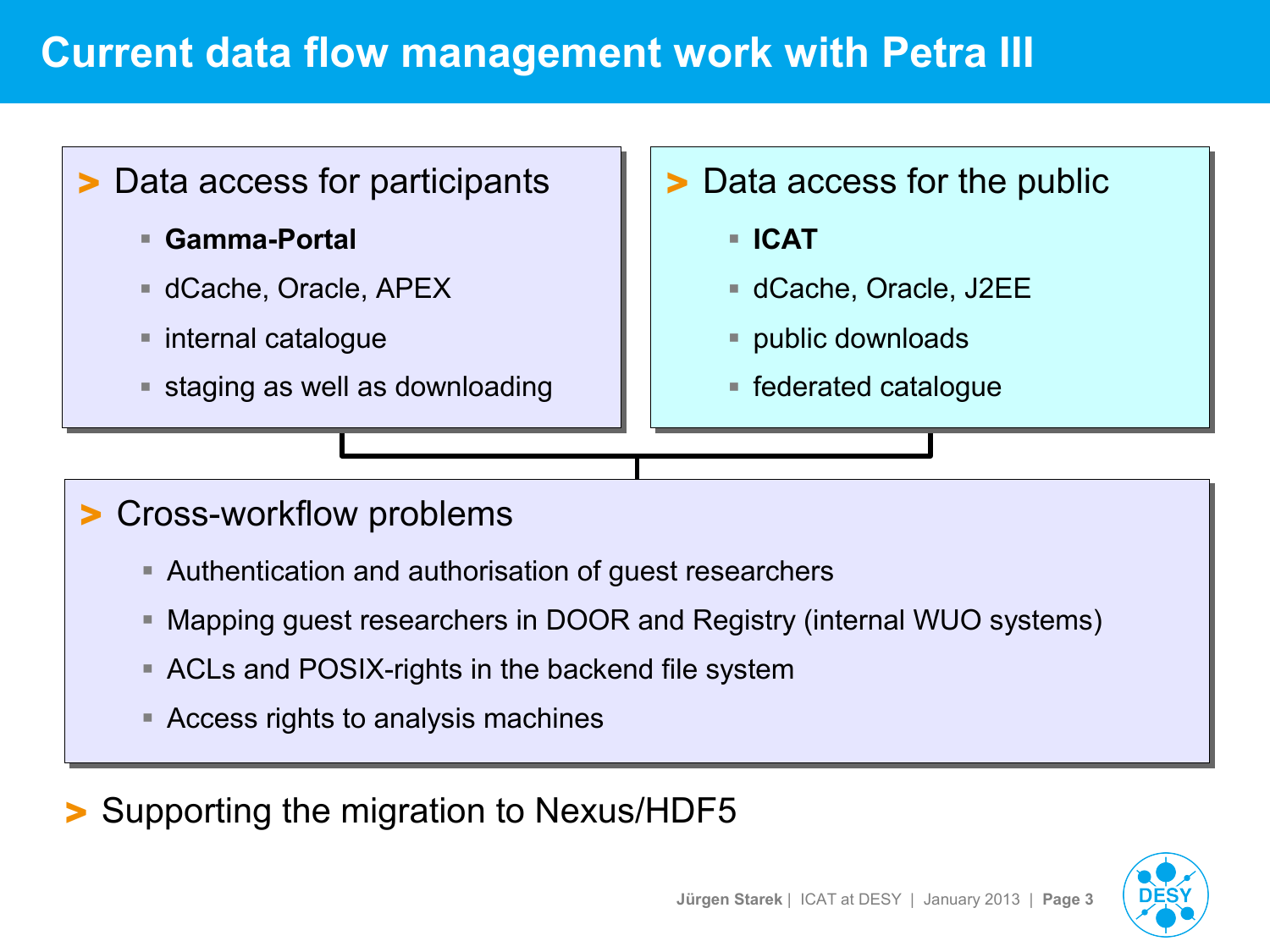## **Talking to the users**

- > No clear use case
- > Hard to agree on metadata sets (Nexus "application definitions")
- > No manual work for beamline staff or researchers at data ingestion time
- > Worries about rights management
- BUT: Hopes for
	- searchability
	- $\blacksquare$  ease of data transfer
	- speeding up users' visits to the beamlines

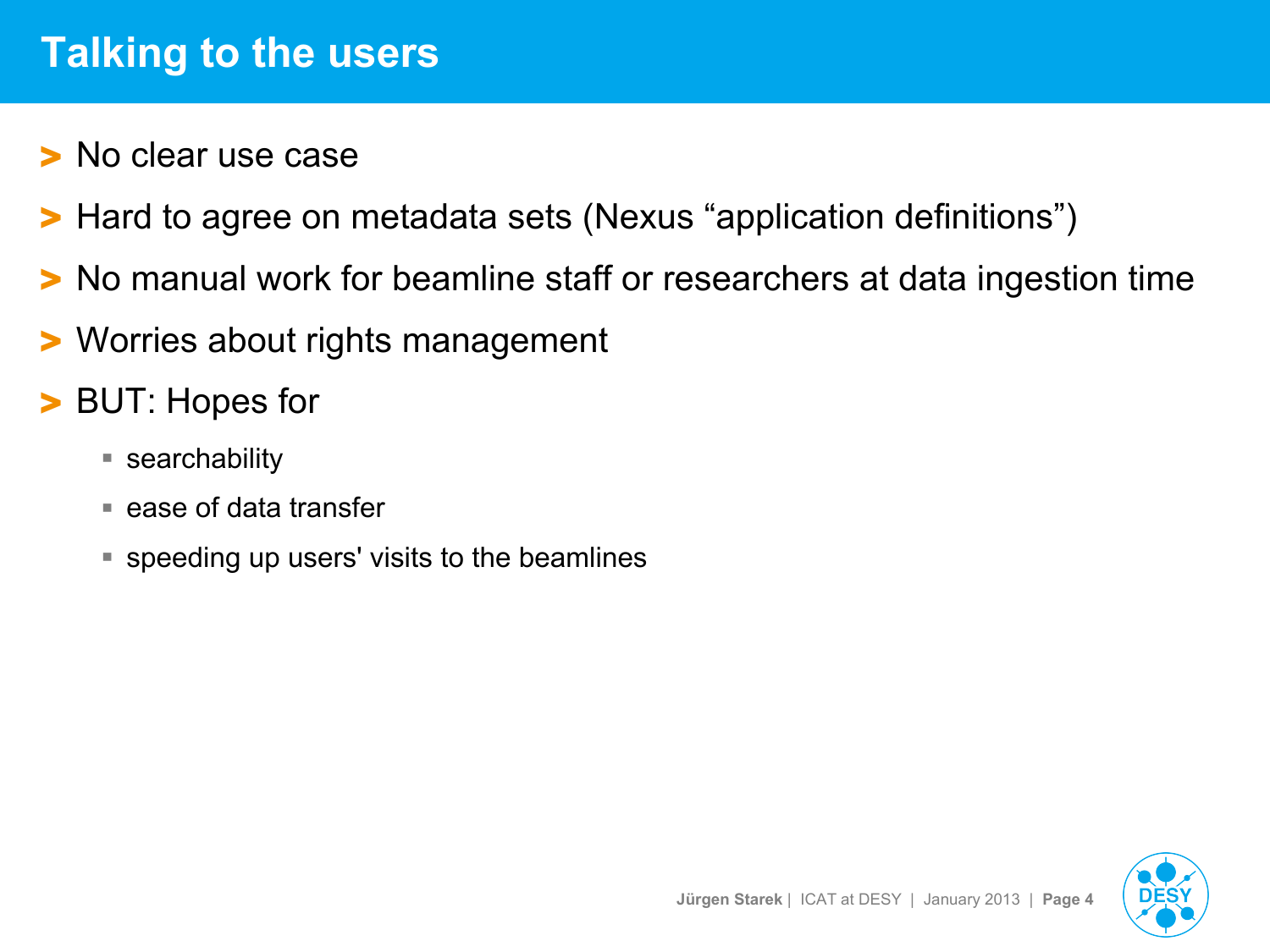#### > No clear use case

- Provide service along with sample data to judge interest
- > Hard to agree on metadata sets (Nexus "application definitions")
	- Start with data from beamlines with known, little-changing experiments

> No manual work for beamline staff or researchers at data ingestion time

- Experiment metadata get written into Nexus files by Tango server at beamline
- Utility program to add experimenter-defined metadata like comments
- Nexus file is ingested into catalogue by scripts, metadata gets extracted in the process

### > Worries about rights management

- Coordination work with different departments
- Introduction of ACLs into dCache
- **Extension of user management systems**

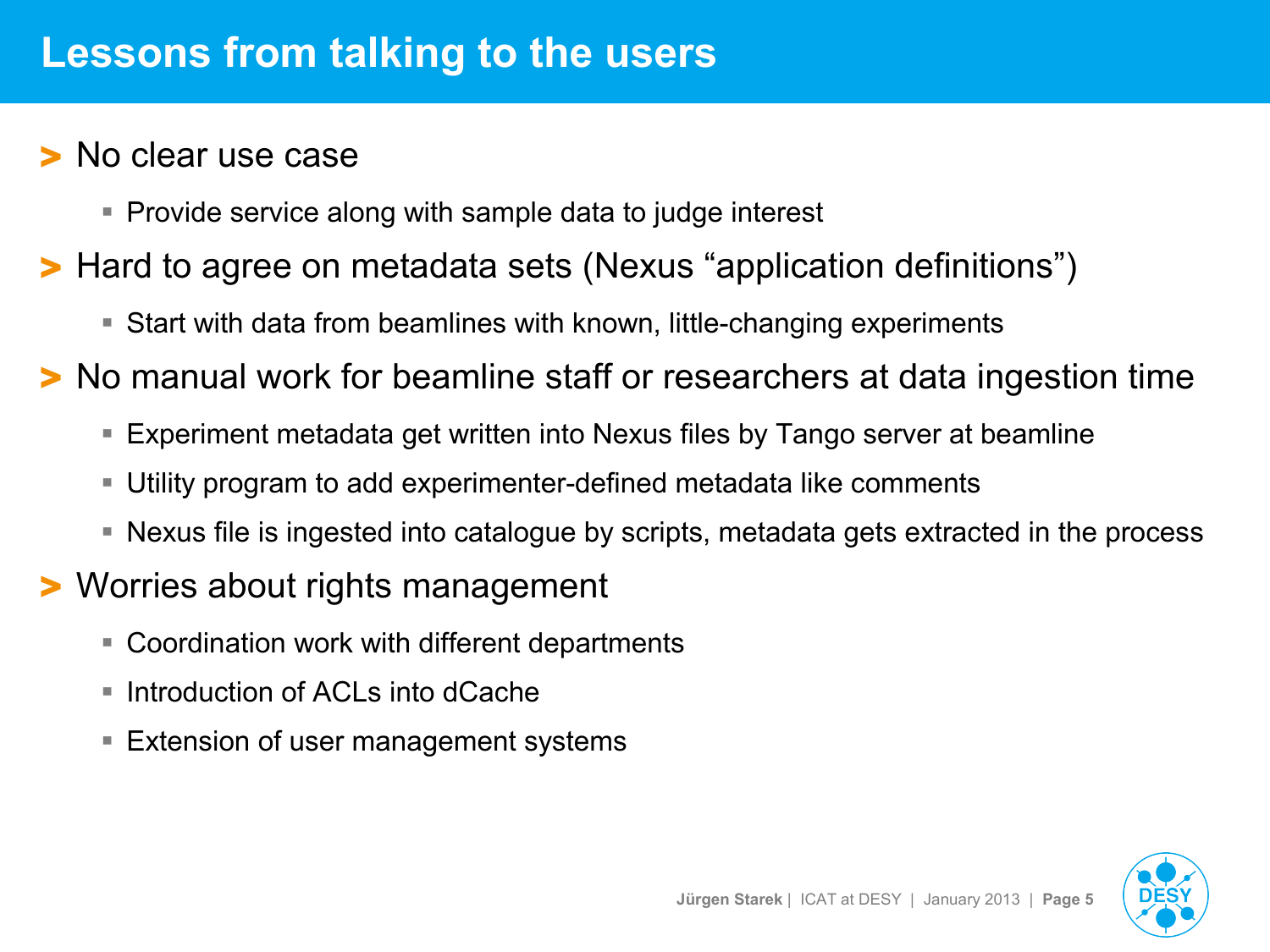## **Open Access and rights management**

- > Drafts for data policy are being discussed
- > No institute-wide opinion on DOIs yet
- > Very strong data protection requirements from commercial beamline users
	- Data may not be visible to any other users in any stage of the archival process

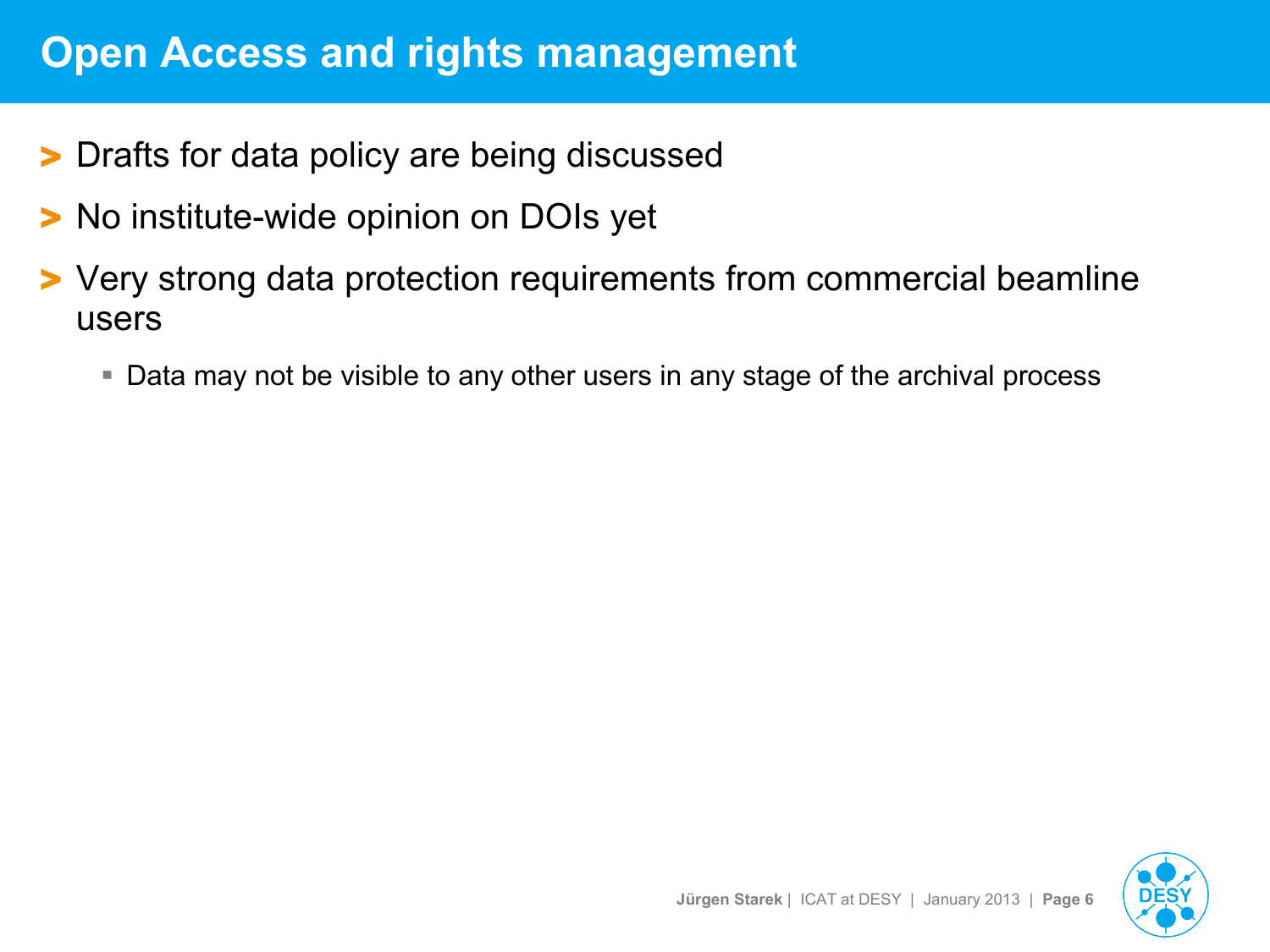# **Resulting changes in the data pipeline**



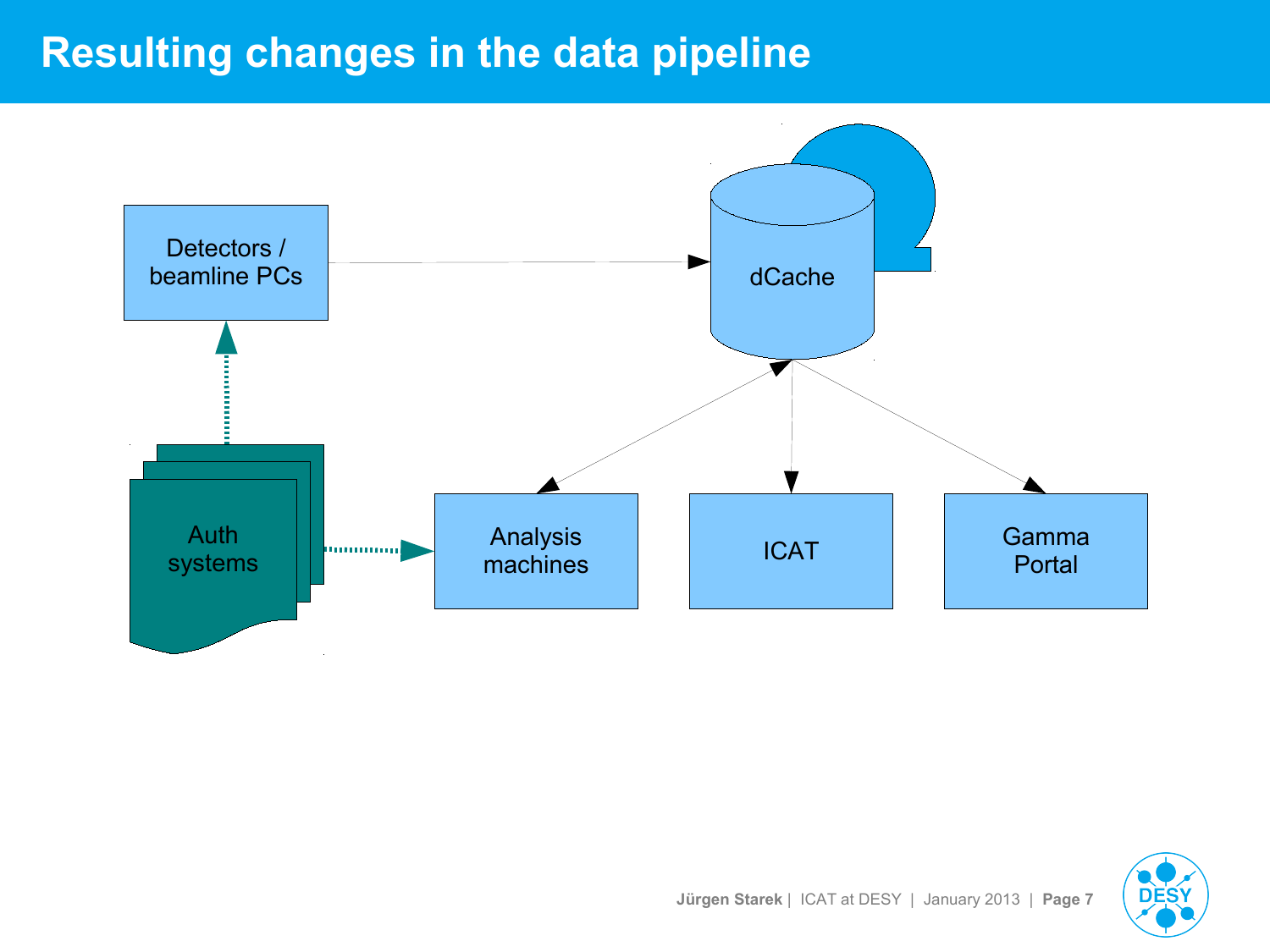## **Resulting changes in the data pipeline**

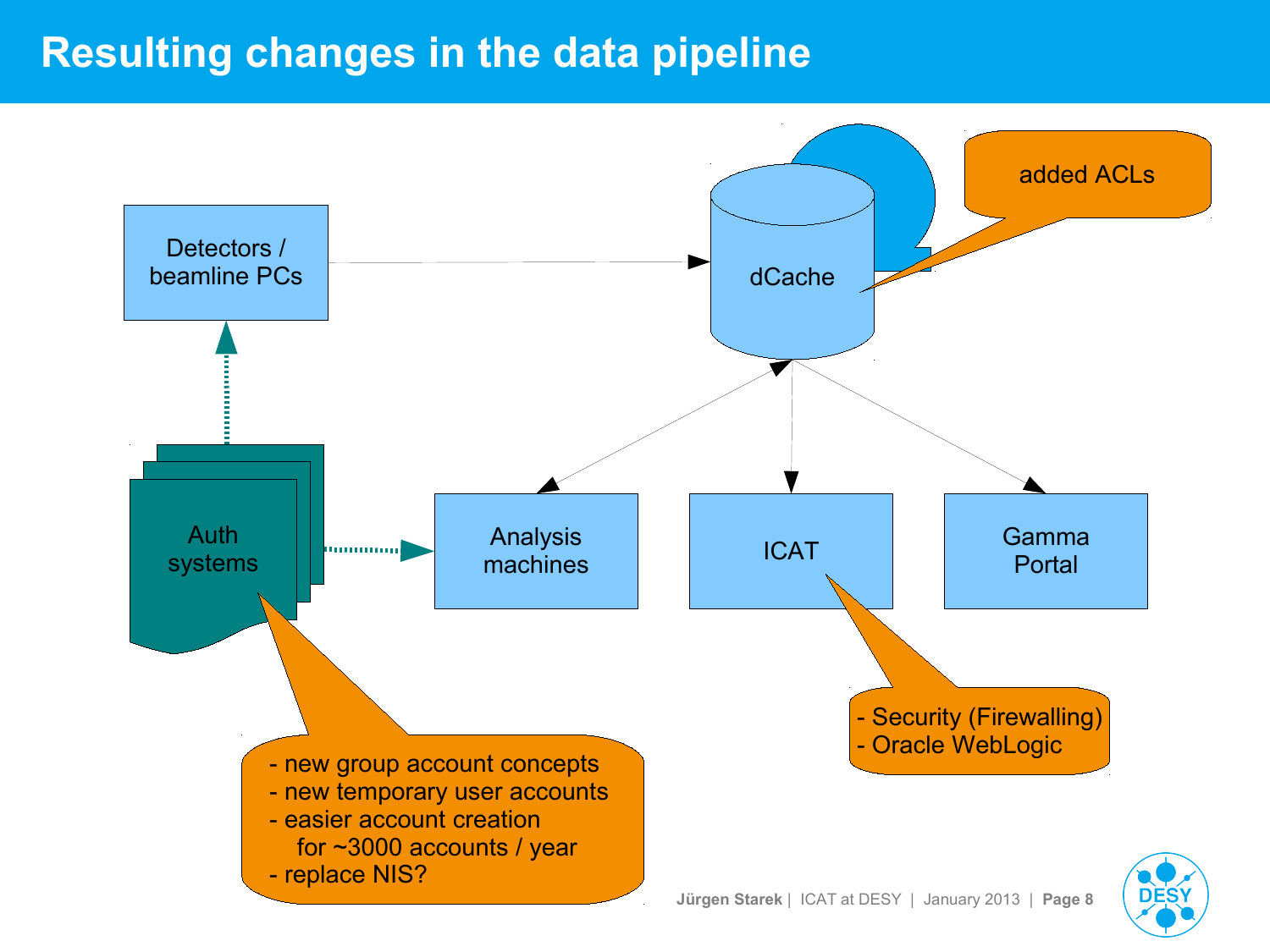## **Resulting changes in the data pipeline**

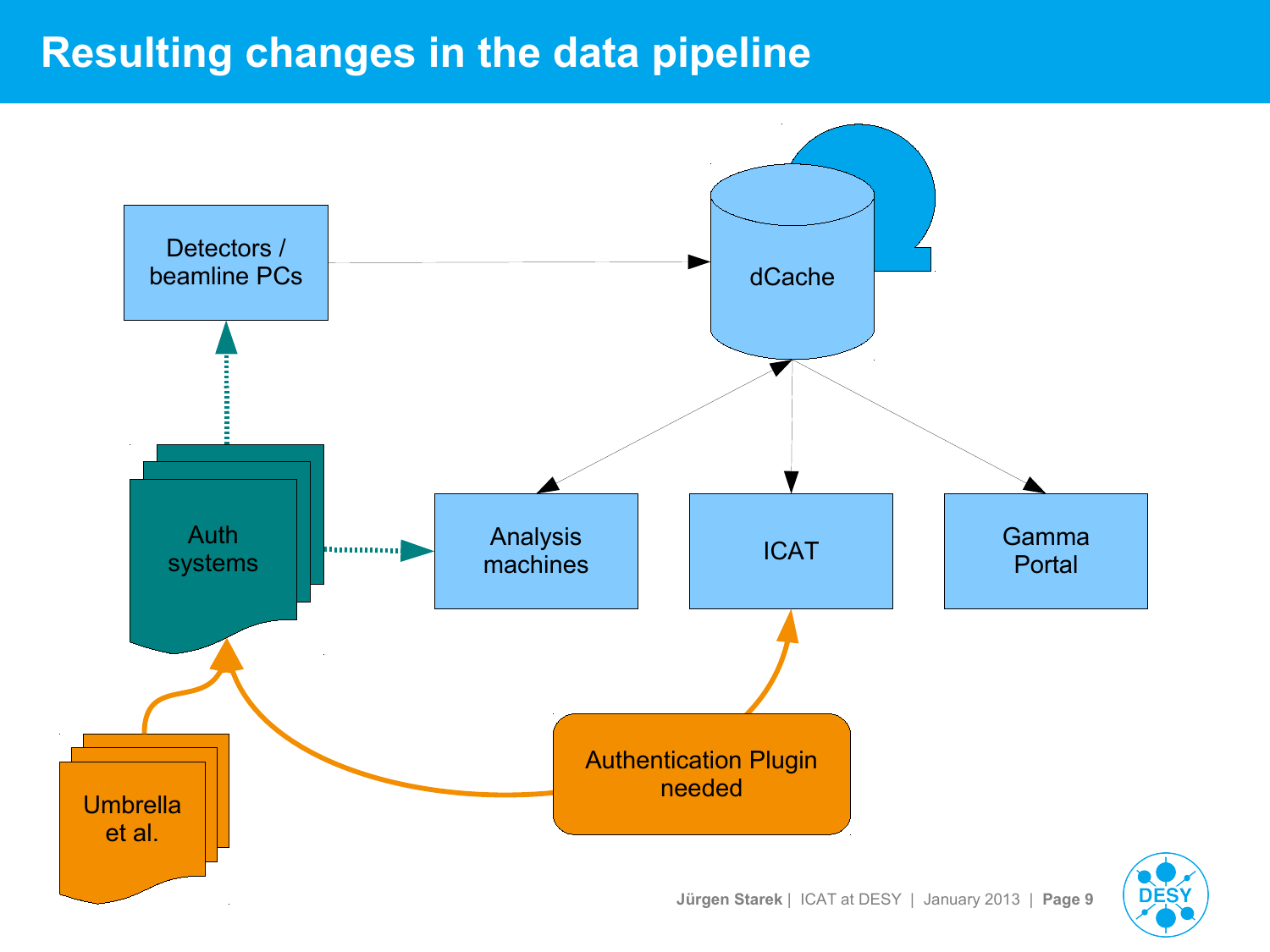## **Rights management in the backend**

- > dCache offers both ACLs and POSIX rights
- > All files belong to admin user
- > Gamma Portal uses this admin user
- ICAT data server will get ACL-based rights
- > Normal users are not expected to write to dCache directly
	- Read access is controlled by ACLs